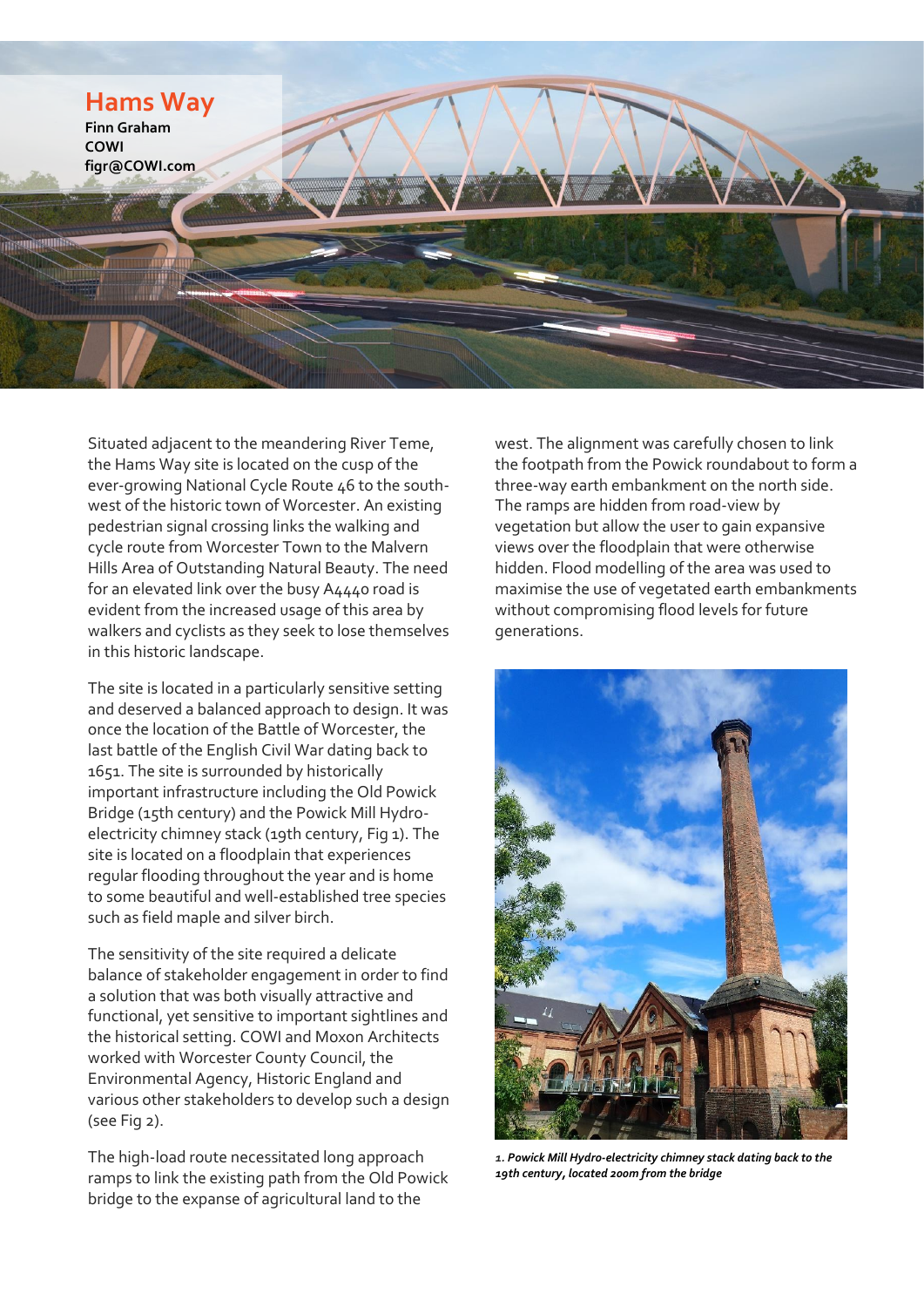

*2. Photomontage showing the minimalistic impact the bridge has on the landscape*

## <span id="page-1-0"></span>**Bridge concept**

The combination of form and function led to a bowstring truss being adopted for the main crossing. The arched form was selected to fulfil Worcester County Council's aspiration for consistency among the family of arched structures dotted around the area. The web diagonals provide additional stiffness to avoid an unacceptable pedestrian dynamic response which can often be a challenge with lightweight footbridges in this span range.

The chords and diagonal members are formed from square hollow sections rotated through 45 degrees. They are designed to catch light on their upper surface and cast shadows below creating a playful balance of light and dark. The off-white colour of

the arch blends with the sky and contrasts with the dark colours of the deck and parapets.

The 6m-high trusses lean inward and are unbraced to give a dramatic user experience when approaching on foot. Rolled universal beam sections make up the intermediate deck crossbeams and provide "U-frame" stiffness to restrain the top chord from out of plane buckling.

The ends of the bridge feature a tightly formed curve in the transition from top to bottom chord. This hides the supports that might usually be present at the springing of an arch and gives the impression that the bridge rests effortlessly above the sloping piers.



*3. Drone view of the bridge nearing completion*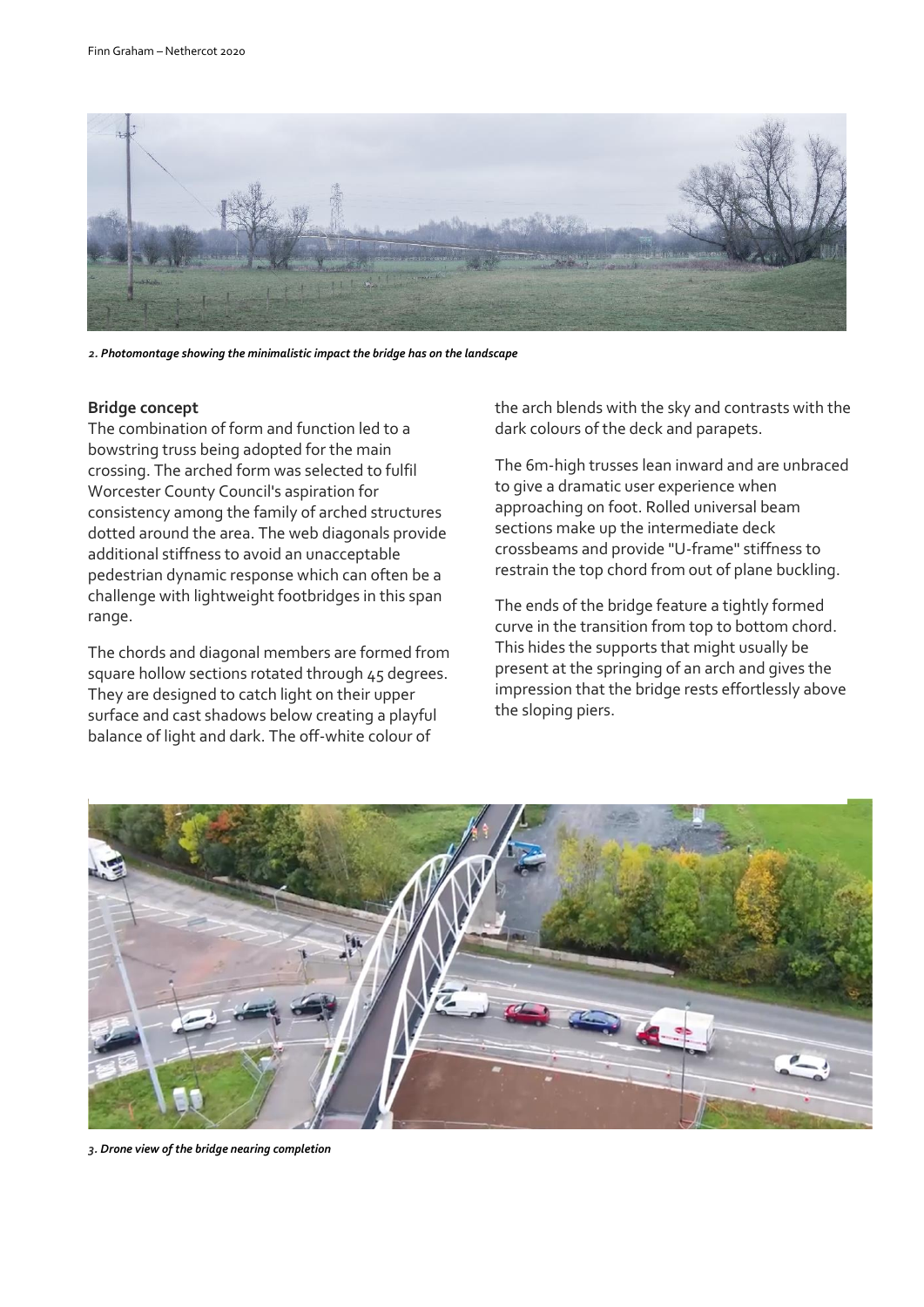

*4. Bridge being transported into place on a self-propelled modular transporter unit from the site welding compound adjacent to the road*

The approach spans mirror the design principles of the main span throughout. This is most evident where the two meet, the approach ramp kissing the main span with a similar end curve detail. Given the overall length of the elevated approach spans, an economic solution that reiterated the design simplicity was required. A repetitive pattern of 12m modules was adopted using slender steel columns as supports. The long-term maintenance issues associated with bearing replacement were avoided by making the steel columns integral with flexible shallow foundations.

The parapets are formed from a panelised system of profiled plates which lean in opposite longitudinal directions on either side of the bridge – the angle chosen to match the slope of the central hanger on the mainspan. The parapets frame the approach and main crossing when viewed along the bridge yet appear transparent when viewed transverse. This transforms the bridge into a viewing platform along its length with clear views across the floodplain.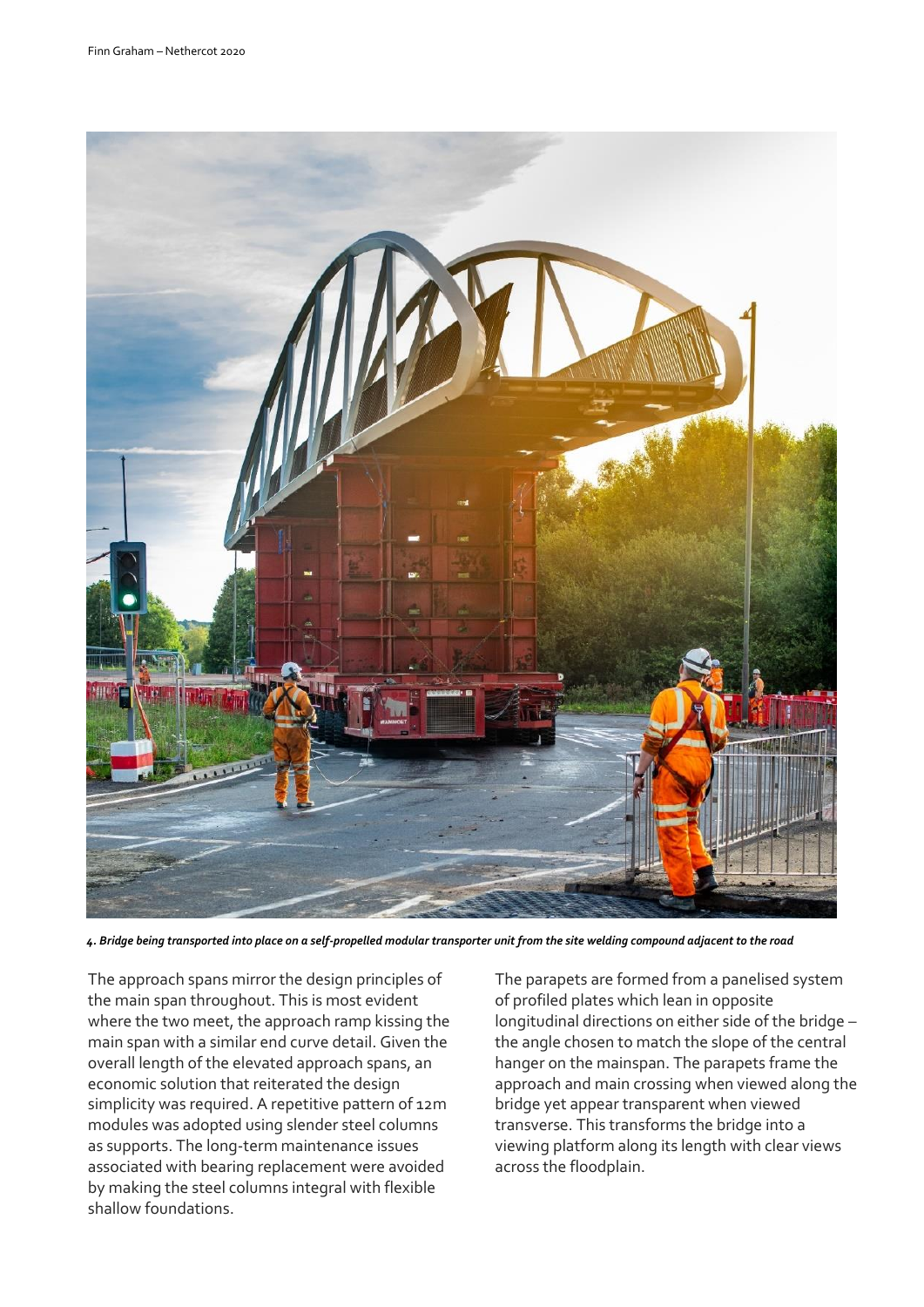## **Simple solutions to complex problems**

As is often the case for steel footbridges, the numerous small details occupy vast amounts of time both in terms of design and fabrication. Hams Way Footbridge was no different in this regard. Through close collaboration with the steelwork fabricator, the design team were able to simplify many of the complex construction details whilst maintaining the architectural values of the scheme. Having developed the design at an early stage to incorporate these rich architectural features, the challenge during detailed design of the bridge was to find elegant engineering solutions to preserve the aesthetics and retain the original design intent.

One of the most striking features of the mainspan is the curved end sections where the top and bottom chords meet. Designing this architectural feature to be both strong and stiff enough to resist the internal forces as well as being pragmatic and buildable was one of the more complicated aspects

of the design. Although the curve is a continuation of the hot rolled chord sections, the radius is far too small to achieve by cold rolling. This end node is formed of individual flat and conically curved plates welded together. The top/bottom chord transitions from a hot rolled section to a plated section approximately 1m from the start of the tight curve. The plated section consists of a diamond profile with a central vertical plate, the outer dimensions matching the profile of the chord (Fig [5\)](#page-3-0). This provided both the strength and stiffness required to transmit the forces around the curve, resist the out of plane buckling torque from the top chord, as well as providing a useful guide for welding. The fabricated end crossbeam connects directly to the inner vertical plate with the rest of the chord profile slotted around it. This solution results in singly curved conical plates which could be laser cut and bent from flat plate using traditional techniques. The beauty is that the complexity of this detail is completely hidden within the steelwork.



<span id="page-3-0"></span>*5. Concept sketch of the end curve formation and how the end crossbeam is connected to the bottom chord*